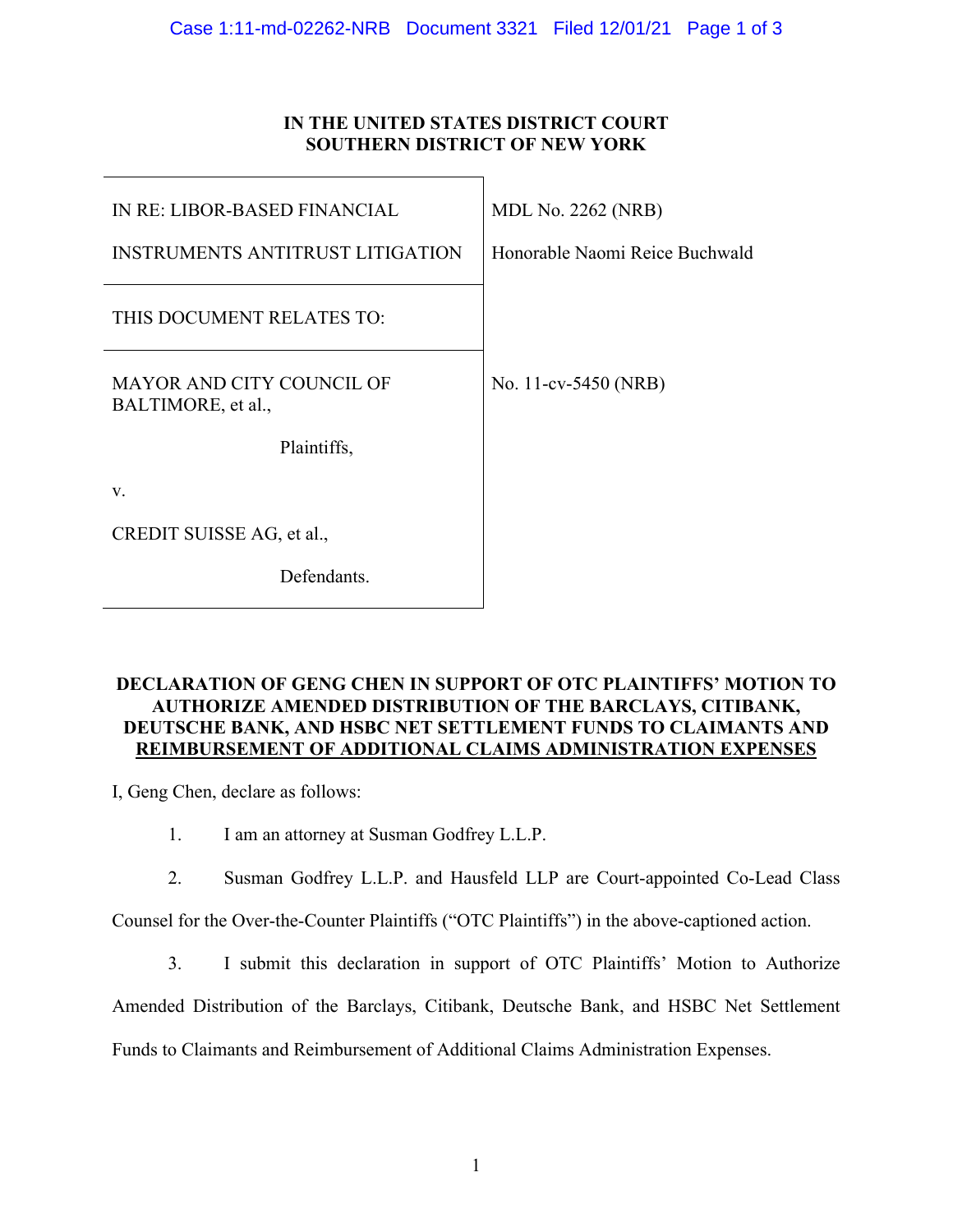## Case 1:11-md-02262-NRB Document 3321 Filed 12/01/21 Page 2 of 3

4. On November 1, 2021, Class Counsel received account statements from Huntington Bank, the Court-approved escrow agent for these settlements, for the Barclays, Citibank, Deutsche Bank, and HSBC settlement funds, which reported that, as of October 31, 2021, the Barclays settlement fund contained \$99,122,777.83, the Citibank settlement fund contained \$96,791,439.08, the Deutsche Bank settlement fund contained \$198,239,587.96, and the HSBC settlement fund contained \$82,129,811.23.

5. None of the amounts previously approved by the Court for reimbursement for costs incurred by Rust and Bates White, *see* Dkt. 3300 ¶¶ 3-4, have yet been disbursed.

I declare under penalty of perjury under the laws of the United States of America that the foregoing is true and correct.

Dated: December 1, 2021

/s/ *Geng Chen* 

Geng Chen